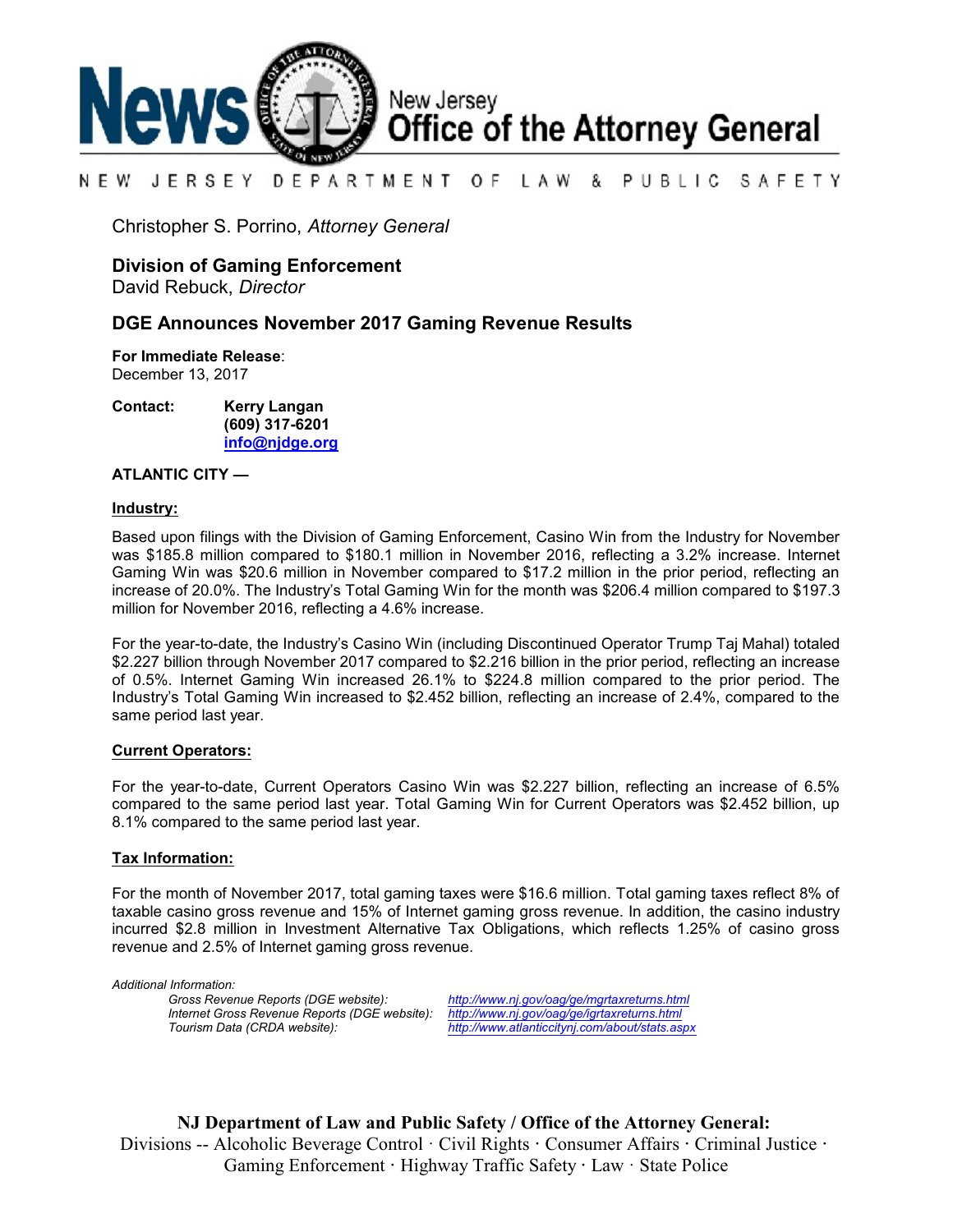# **NOVEMBER 2017 STATISTICS**

| <b>GAMING WIN INFORMATION</b>                 |                           |                           |                 |                                     |    |                     |        |  |  |  |  |  |
|-----------------------------------------------|---------------------------|---------------------------|-----------------|-------------------------------------|----|---------------------|--------|--|--|--|--|--|
|                                               |                           |                           |                 |                                     |    | Increase (Decrease) |        |  |  |  |  |  |
| <b>November</b>                               | 2017                      |                           |                 | 2016                                |    | \$                  | $\%$   |  |  |  |  |  |
| Slot Machine Win                              | $\overline{\mathbf{s}}$   | 131,848,401               | \$              | 129,940,052                         | \$ | 1,908,349           | 1.5    |  |  |  |  |  |
| Table Game Win                                |                           | 53,976,648                |                 | 50,175,754                          |    | 3,800,894           | 7.6    |  |  |  |  |  |
| Casino Win                                    |                           | 185,825,049               |                 | 180,115,806                         |    | 5,709,243           | 3.2    |  |  |  |  |  |
| Peer-to-Peer                                  |                           | 1,809,799                 |                 | 2,083,642                           |    | (273, 843)          | (13.1) |  |  |  |  |  |
| <b>Other Authorized Games</b>                 |                           | 18,800,417                |                 | 15,085,936                          |    | 3,714,481           | 24.6   |  |  |  |  |  |
| Internet Gaming Win                           |                           | 20,610,216                |                 | 17,169,578                          |    | 3,440,638           | 20.0   |  |  |  |  |  |
| <b>Total Gaming Win</b>                       | 206,435,265               |                           | 197,285,384     |                                     |    | 9,149,881           | 4.6    |  |  |  |  |  |
| <b>November YTD</b>                           |                           |                           |                 |                                     |    |                     |        |  |  |  |  |  |
| Slot Machine Win                              | 1,587,224,596<br>\$       |                           |                 | 1,580,979,444                       | \$ | 6,245,152           | 0.4    |  |  |  |  |  |
| Table Game Win                                |                           | 639,947,673               |                 | 635,334,709                         |    | 4,612,964           | 0.7    |  |  |  |  |  |
| Casino Win                                    | 2,227,172,269             |                           |                 | 2,216,314,153                       |    | 10,858,116          | 0.5    |  |  |  |  |  |
| Peer-to-Peer                                  |                           | 22,322,400                |                 | 24,410,140                          |    | (2,087,740)         | (8.6)  |  |  |  |  |  |
| <b>Other Authorized Games</b>                 |                           | 202,525,937               |                 | 153,916,743                         |    | 48,609,194          | 31.6   |  |  |  |  |  |
| Internet Gaming Win                           |                           | 224,848,337               |                 | 178,326,883                         |    | 46,521,454          | 26.1   |  |  |  |  |  |
| <b>Total Gaming Win</b>                       | 2,452,020,606             |                           |                 | 2,394,641,036                       |    | 57,379,570          | 2.4    |  |  |  |  |  |
| Less: Trump Taj Mahal (a)                     |                           |                           |                 | 125,494,031                         |    | (125, 494, 031)     | n/a    |  |  |  |  |  |
| Total: Current Operators (b)                  | 2,452,020,606<br>S        |                           | \$2,269,147,005 |                                     |    | 182,873,601         | 8.1    |  |  |  |  |  |
| <b>GROSS REVENUE TAX AND CRDA OBLIGATIONS</b> |                           |                           |                 |                                     |    |                     |        |  |  |  |  |  |
|                                               |                           |                           |                 |                                     |    |                     |        |  |  |  |  |  |
|                                               | Total<br>Gaming Taxes (c) |                           |                 | <b>Total IAT</b><br>Obligations (d) |    |                     |        |  |  |  |  |  |
| November 2017<br>YTD November 2017            | \$<br>\$                  | 16,612,590<br>194,792,089 | \$<br>\$        | 2,839,505<br>33,466,675             |    |                     |        |  |  |  |  |  |

(a) Discontinued Operators reflects ceased operators that did not report win during the last day of the current month. Trump Taj Mahal discontinued operations on October 10, 2016.

(b) Current Operators reflects active operators reporting win during the last day of the current month.

(c) Total Gaming Taxes reflect 8% of taxable casino gross revenue and 15% of Internet gaming gross revenue. Taxable casino gross revenue reflects casino gross revenue less the deduction for eligible promotional gaming credits. Gross Revenue is not Win, is unaudited, and subject to adjustment. Year-to-Date Gross Revenue amount includes any amendments received since the prior monthly press release.

(d) Total IAT Obligations reflect 1.25% of casino gross revenue and 2.5% of Internet gaming gross revenue.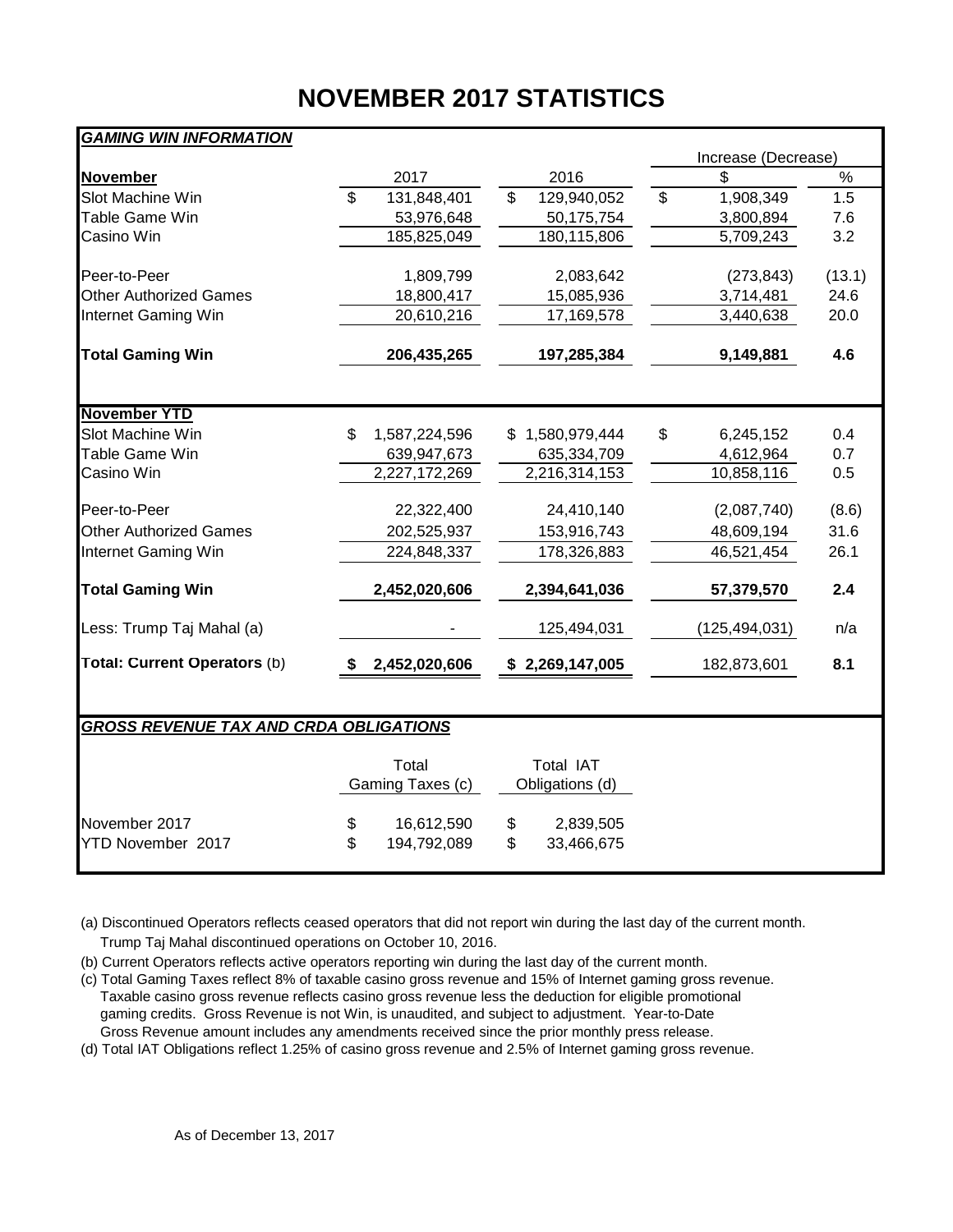# **INCREASE INCREASE INCREASE (DECREASE) (DECREASE) (DECREASE) CASINO WIN INTERNET GAMING WIN TOTAL GAMING WIN2017 2016 % 2017 2016 % 2017 2016 %** Bally's AC \$ 15,521,245 \$ 16,281,169 (4.7) \$ - n/a \$ 15,521,245 \$ 16,281,169 (4.7) Borgata 60,025,158 57,013,847 5.3 4,267,738 3,809,064 12.0 64,292,896 60,822,911 5.7 Caesars 22,948,691 21,311,139 7.7 - n/a 22,948,691 21,311,139 7.7 Caesars Interactive NJ - - - - - - n/a 3,357,052 3,362,072 (0.1) 3,357,052 3,362,072 (0.1) Golden Nugget 17,481,613 16,756,251 4.3 6,193,991 3,802,276 62.9 23,675,604 20,558,527 15.2 Harrah's 28,463,743 30,817,882 (7.6) - - n/a 28,463,743 30,817,882 (7.6) Resorts 14,962,624 12,616,406 18.6 - n/a 14,962,624 12,616,406 18.6

Resorts Digital 2001 2012 10:00 10:00 10:00 10:00 10:00 10:00 10:00 10:00 10:00 10:00 10:00 10:00 10:00 10:00 10:00 10:00 10:00 10:00 10:00 10:00 10:00 10:00 10:00 10:00 10:00 10:00 10:00 10:00 10:00 10:00 10:00 10:00 10:0 Tropicana 26,421,975 25,319,112 4.4 3,263,671 2,984,084 9.4 29,685,646 28,303,196 4.9 **Total: Industry \$ 185,825,049 \$ 180,115,806 3.2 \$ 20,610,216 \$ 17,169,578 20.0 \$ 206,435,265 \$ 197,285,384 4.6**

#### **THE ATLANTIC CITY CASINO INDUSTRY MONTHLY WIN COMPARISON FOR THE MONTH ENDED NOVEMBER 2017 VERSUS 2016**